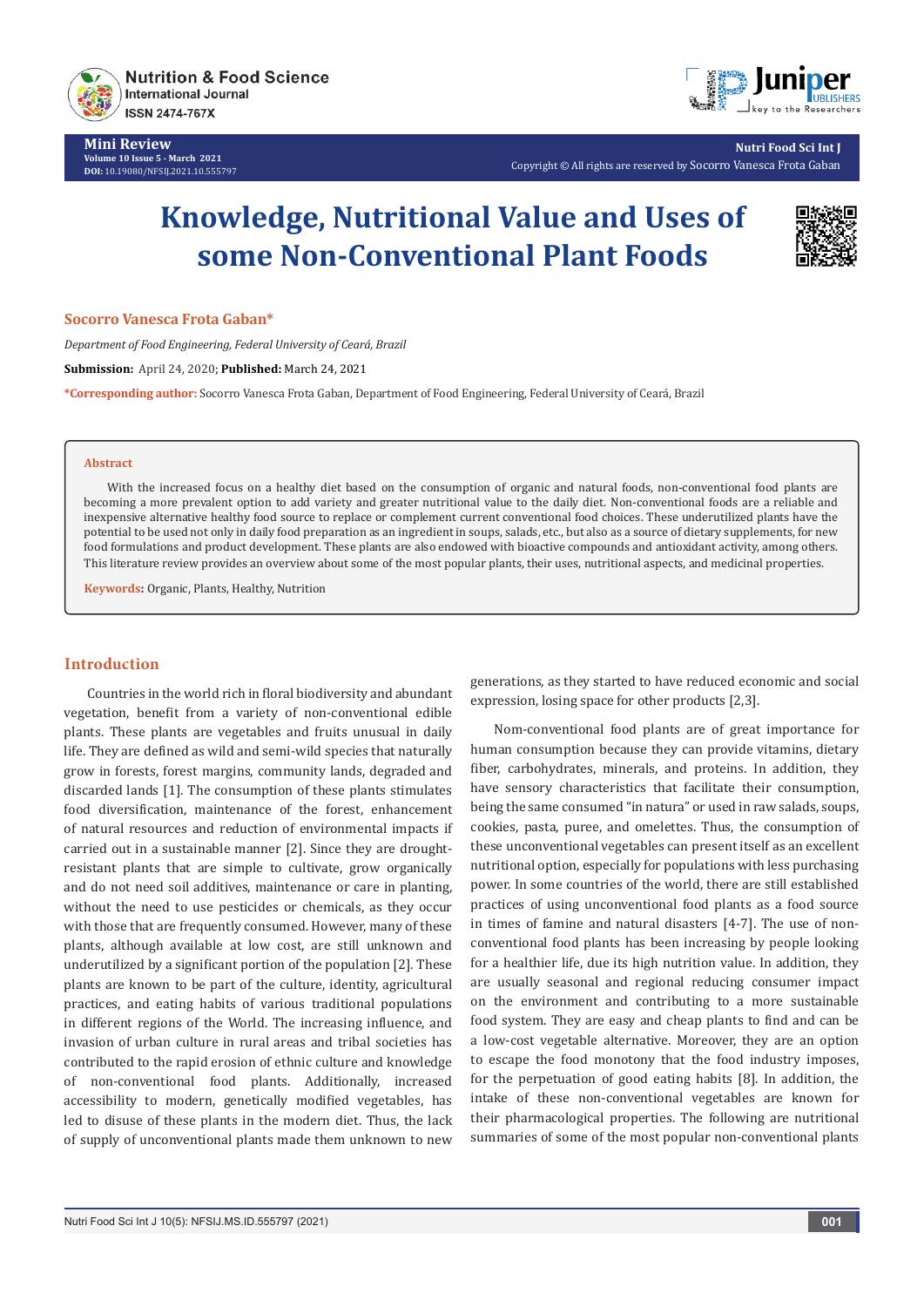available (*Pereskia aculeate, Sonchus oleraceus, Basella alba, Hibiscus sabdariffa, Xanthosoma sagittifolium, Stachys byzantine*).

## *Pereskia aculeata*

The genus *Pereskia* (Cactaceae family), popularly known as ora-pro-nobis, is a leafy climbing cactus, originally from the American continent. Leaves contain high levels of protein when compared to other plants commonly used for human food, and it is a remarkable source of nutritionally important minerals and vitamins (vitamin C, folic acid, calcium, iron and zinc). It also presents in its composition Sitosterol, stigmasterol, flavonoids, and phenols. Widely consumed in soups, sausages, scrambled eggs, omelettes and salads [9,10]. Studies also show that consumption of Pereskia can result in the improvement of biological parameter markers of diseases such as protein malnutrition, iron deficiency anemia, dyslipidemia, obesity, diabetes mellitus [11]. The leaves have antioxidant activity and in vitro antimicrobial and antifungal activities [10,12].

## *Sonchus oleraceus*

*Sonchus oleraceus L*., a member of the Asteraceae family, originates from Europe and is found almost everywhere in the world. It is popularly known as milkweed, wild chicory, smooth milkweed, jealousy or sawmill. It contains appreciable amounts of mineral elements (iron, zinc, manganese, copper, calcium), vitamin C and bioactive compounds such polyphenols [13]. It is an important herb used in popular medicine to treat liver disease, inflammation and infections. It is used as ingredient in some preparation and salads. It has various pharmacological activities including antioxidant, antibacterial, antidiabetic, and antimicrobial [14].

# *Basella alba*

*Basella alba L*. belongs to the family Basellaceae. [15]. Originating in India, it is a fast-growing perennial vine and extremely heat tolerant. It is also known as the Malabar spinach, Ceylon spinach, Indian spinach, vine spinach, Chinese spinach. The leaves are very low in calories and contain high amounts of vitamins and minerals such as calcium, iron, vitamins A and C, potassium, folate, and antioxidants [15-16]. The leaves can be sautéed and used in the preparation of pies, soups and salads. The fruit is extremely dark when ripe and, when crushed, produces a very dark red juice. It has various pharmacological activities including hypoglycemic, antioxidant, gastroprotective and hypocholesterolemic [17].

### *Hibiscus sabdariffa*

*Hibiscus sabdariffa*, also known as roselle, is widely cultivated in both tropical and subtropical regions. Its flowers are used in the preparation of hot and cold drinks, fermented drinks, wine, jelly, and ice cream. The seeds are eaten roasted or ground into soups and sauces, while the leaves and sprouts are eaten raw or cooked, as a vegetable or condiment with a sour taste. *Hibiscus*  *sabdariffa* has also been used as a folk remedy and is well known for its antibacterial, antidiabetic, antihypertensive, antioxidant and diuretic properties. Its pharmacological effect is attributed to its bioactive constituents, such as anthocyanins and flavonoids [18,19].

#### *Xanthosoma sagittifolium*

*Xanthosoma sagittifolium* (Araceae family), popularly known as Cocoyam, originates from tropical America, most probably Central and South America. It is among the six most important root and tuber cultures in the world, because of its high nutritional value, provides sustenance for over 400 million people [20]. It is considered an appreciable source of energy, protein, vitamins and minerals, such as zinc, potassium, calcium, phosphorus, magnesium and nicotinic acid. You can eat the rhizome, petiole and the leaf. The leaf contains vitamins A and C, in addition to minerals [21,22].

#### *Stachys byzantine*

*Stachys byzantina* K. Koch. belongs to the family Lamiaceae. It is an Iranian endemic species, which could be found in many parts of Armenia, Turkey and Iraq. The plant is known as 'lamb's ear' or 'lamb's tongue. Stachys species are widely consumed in different countries as aromatic herbal teas. These have been used in traditional medicine as an antioxidant, antibacterial, anti-ulcer, anti-anxiety, anti-inflammatory and anti-nephritic. The leaves contains appreciable amounts of mineral elements, such as zinc, potassium, calcium, phosphorus and magnesium [23].

# **Conclusion**

Increasing the consumption of non-conventional plants can improve the nutritional status of economically disadvantaged people, stimulate an alternative source of income in family farming, favor nutritional diversification, and enable greater care for the environment by omitting the need for pesticides. Although some scientific studies have been done to examine their health and nutritional benefits, more studies need to be completed to fully understand these food sources and further educate the public on possible uses. Research and the implementation of public policies that promote the use, rebirth, and enhancement of native species can contribute to nature conservation and sustainable development and increase the number of food sources.

## **References**

- 1. Chandra KS, Dimple G, Gautam KH, Handique AK (2016) Nutritive values of some non-conventional leafy vegetables and scarcity food plants of north east India. Afr J Food Sci 10(11): 340-343.
- 2. [Luizza MW, Young H, Kuroiwa C, Evangelista P, Worede A, et al. \(2013\)](https://scholarspace.manoa.hawaii.edu/bitstream/10125/33985/1/Ethnobotany2013_19.pdf)  [Local Knowledge of Plants and their uses among Women in the Bale](https://scholarspace.manoa.hawaii.edu/bitstream/10125/33985/1/Ethnobotany2013_19.pdf)  [Mountains, Ethiopia. Ethnobot Res Appl 11\(1\): 315-339.](https://scholarspace.manoa.hawaii.edu/bitstream/10125/33985/1/Ethnobotany2013_19.pdf)
- 3. [Voggesser G, Lynn K, Daigle J, Lake F K, Ranco D \(2013\) Cultural](https://www.fs.fed.us/pnw/pubs/journals/pnw_2014_voggesser.pdf)  [impacts to tribes from climate change influences on forests. Clim](https://www.fs.fed.us/pnw/pubs/journals/pnw_2014_voggesser.pdf)  [Change 120\(3\): 615-626.](https://www.fs.fed.us/pnw/pubs/journals/pnw_2014_voggesser.pdf)